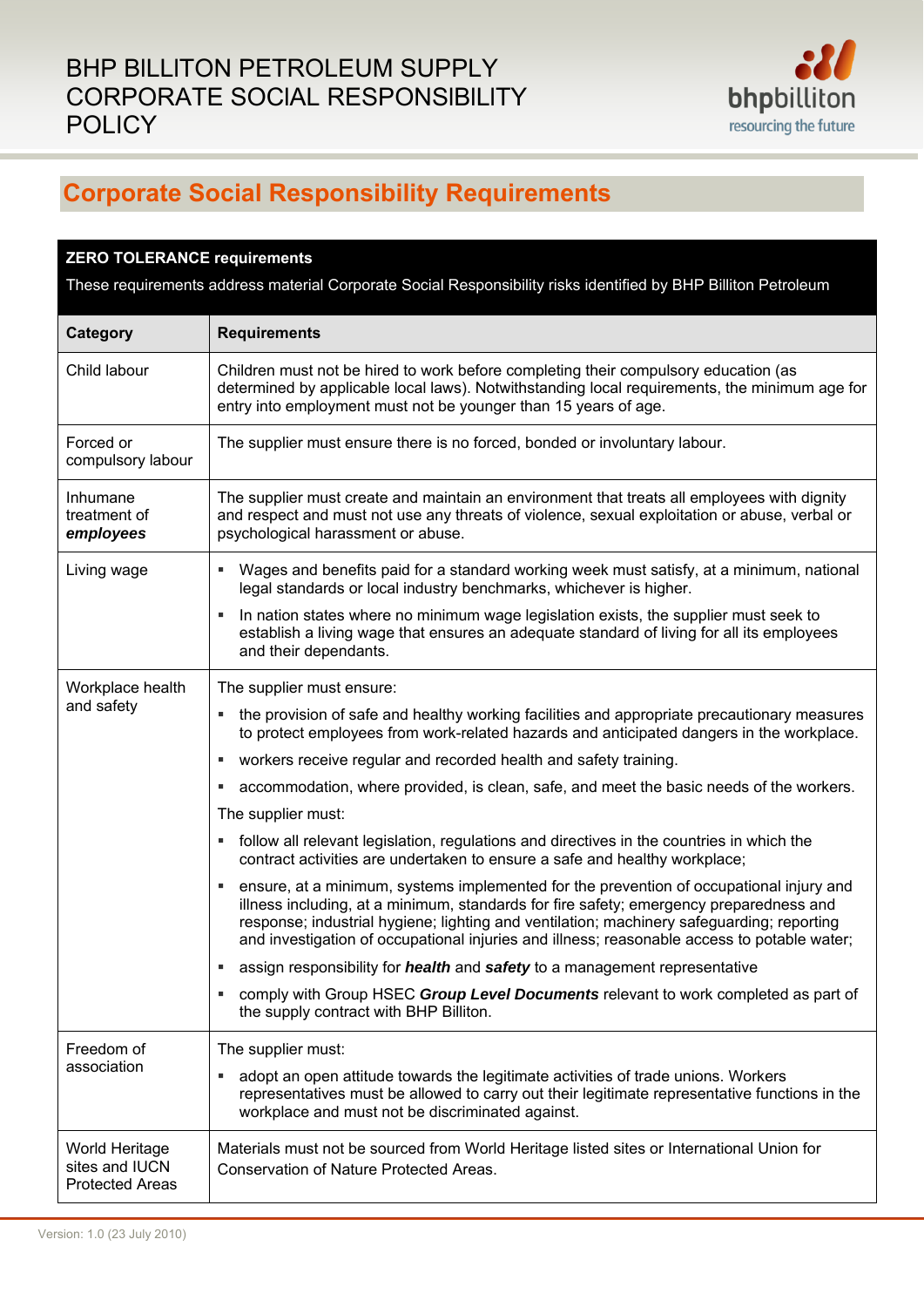

## **ZERO TOLERANCE requirements**

These requirements address material Corporate Social Responsibility risks identified by BHP Billiton Petroleum

| <b>Biofuels</b>                      | Biofuels must only be sourced from global companies that have policies or standards for the<br>sustainable sourcing of biofuel components.                                                                                                                                                                                                                                                                                                                                                           |
|--------------------------------------|------------------------------------------------------------------------------------------------------------------------------------------------------------------------------------------------------------------------------------------------------------------------------------------------------------------------------------------------------------------------------------------------------------------------------------------------------------------------------------------------------|
| Corruption, bribery<br>and extortion | BHP Billiton prohibits bribery and corruption in all of BHP Billiton's <b>business</b> dealings in every<br>country. This prohibition applies equally as well to consultants and other <i>third parties</i> who<br>deal with others on behalf of BHP Billiton including any suppliers who answer that description.<br>Specifically, our policy prohibits the offer, promise, gift or authorisation of the giving of a<br>payment or anything else of value, directly or through an intermediary, to: |
|                                      | a government official in an effort to influence official action; or                                                                                                                                                                                                                                                                                                                                                                                                                                  |
|                                      | • anyone else in order to induce that person to perform his or her job function<br>improperly to the business advantage of BHP Billiton.                                                                                                                                                                                                                                                                                                                                                             |
|                                      | Under no circumstances are kick-backs, facilitation payments, secret commissions or similar<br>payments permitted. Payments that are prohibited generally include cash payments and can<br>include other things such as gifts, hospitality, travel, favours, business opportunities and<br>charitable donations, depending on the circumstances.                                                                                                                                                     |
|                                      | A government official is a broad term which includes any officer or <i>employee</i> of a government<br>at any level, government-owned or controlled entity or enterprise, or public international<br>organisation.                                                                                                                                                                                                                                                                                   |
|                                      | All contract related transactions and payments, including those in connection with gifts and<br>hospitality and other expenditures, must be accurately recorded in reasonable detail<br>in the books and records of any supplier who works on behalf of BHP Billiton.                                                                                                                                                                                                                                |
| Compliance with<br>laws              | The supplier must comply with the letter and, where it is clear, the intent of all laws and<br>regulations relating to their <b>business</b> conduct. This includes understanding laws and<br>regulations relevant to their work and complying with legal requirements of the country they<br>are working.                                                                                                                                                                                           |
| Non-discrimination                   | The supplier must:                                                                                                                                                                                                                                                                                                                                                                                                                                                                                   |
|                                      | provide a work environment in which everyone is treated fairly and with respect.<br>$\blacksquare$                                                                                                                                                                                                                                                                                                                                                                                                   |
|                                      | ensure employment is offered on the basis of merit.                                                                                                                                                                                                                                                                                                                                                                                                                                                  |
|                                      | ensure decisions regarding employment are not based on attributes unrelated to job<br>performance (including but not limited to, race, colour, gender, religion, personal<br>associations, national origin, age, disability, political beliefs, marital status, sexual<br>orientation and family responsibilities).                                                                                                                                                                                  |
|                                      | Decisions relating to suppliers, customers, contractors and other stakeholders must also be<br>based on merit.                                                                                                                                                                                                                                                                                                                                                                                       |